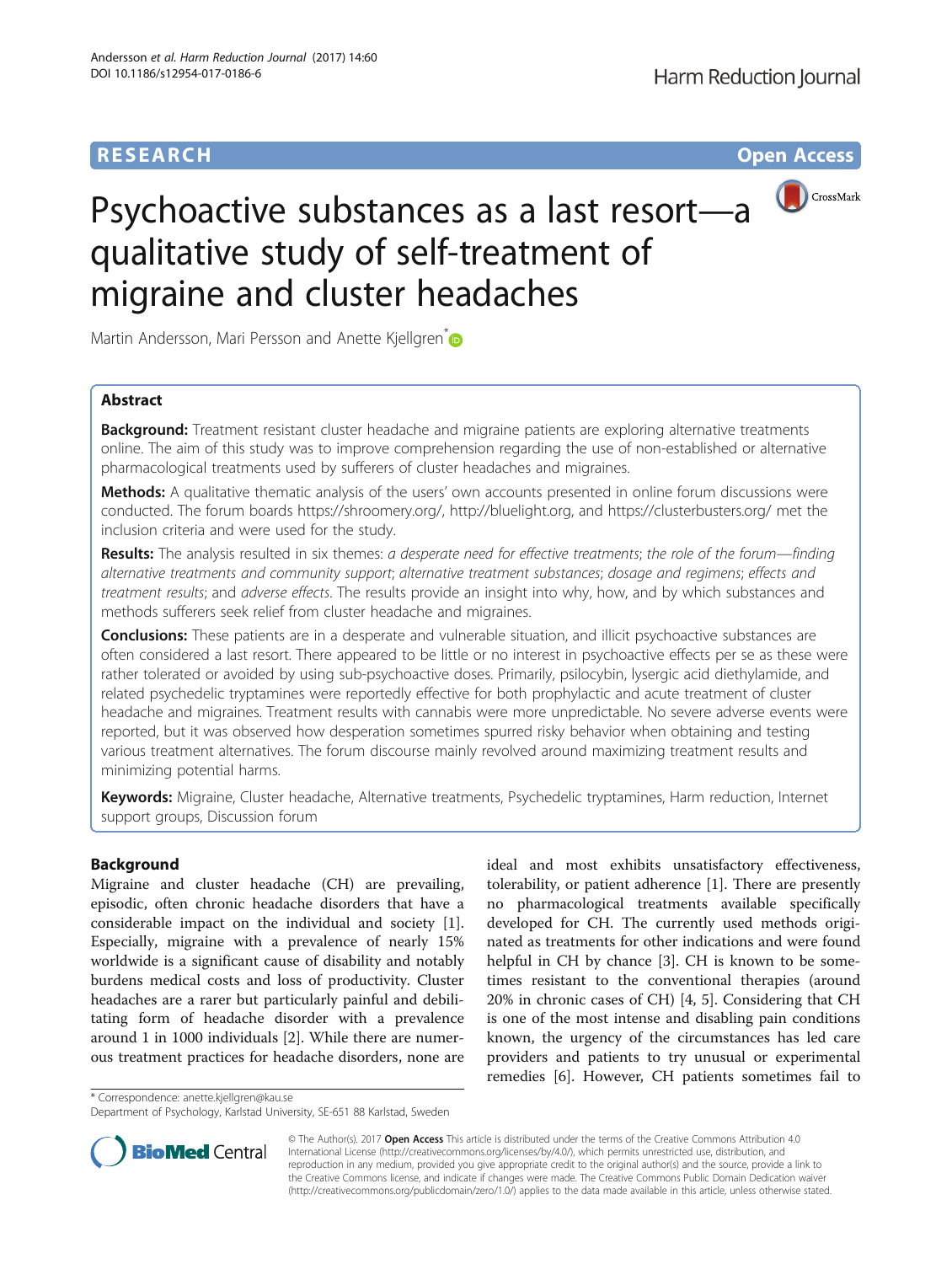respond also to the more experimental methods used in clinical practice [[6\]](#page-8-0).

Dissatisfaction with conventional therapies and adverse effects can often motivate the use of complementary and alternative medicine (CAM) [\[7](#page-8-0)]. Also, the general interest in CAM has seen an upsurge over the past decades in both the USA and Europe [[7](#page-8-0), [8](#page-8-0)]. There is currently a growing interest and some evidence supporting various complementary or alternative medicine treatments of headache disorders [[7, 9](#page-8-0)]. One controversial, but increasingly reported effective treatment is the use of illicit psychoactive (psychedelic) tryptamines like lysergic acid diethylamide (LSD) and psilocybin. A few studies, as well as extensive anecdotal support, have indicated the effectiveness of psychedelic tryptamines for the treatment of both CH and migraines [\[3, 6](#page-8-0), [7, 9](#page-8-0)–[12](#page-9-0)]. These substances are structurally similar (indole alkaloids) to the triptans currently prescribed for the treatment of CH. Even so, the prescribed non-psychoactive triptans do not abort cluster episodes or prolong remission periods as psilocybin or LSD reportedly does [[13\]](#page-9-0). Schindler et al. state that the combination of high efficiency and low rate of adverse effects observed with the psychedelic tryptamines is not seen in any of the currently used treatments [[9](#page-8-0)]. However, some reports on the non-psychoactive LSD analog BOL-148 have shown equally promising results for the treatment of cluster headache with similarly reported low rates of adverse effects [[9](#page-8-0), [13](#page-9-0)–[15](#page-9-0)]. BOL-148 is currently not available for use in clinical practice.

A few published studies [\[10,](#page-8-0) [16\]](#page-9-0) and rich anecdotal supports also indicate the effectiveness of cannabis for alleviating headaches, but to our knowledge, no proper clinical trials are currently available. Historically, cannabis was well-regarded as an acute, as well as prophylactic, treatment for headache disorders and was included in the major pharmacopeias of the second half of the nineteenth century [\[10\]](#page-8-0). The illegal status of cannabinoids and psychedelics has critically hindered medical research, and there are currently no blinded studies on headache patients so true effectiveness can be determined [[10](#page-8-0)]. To improve understanding of the effects and possible benefits or harms of scarcely researched substances, Internet discussion forums, and the users' own accounts of their experiences, have proven to be a valuable source for surprisingly accurate early research data when clinical trials are not available [\[17](#page-9-0)–[22\]](#page-9-0).

Increasingly, the Internet serves as a primary source for information on personal health concerns. In the current digital landscape, patients and caregivers now have easy access to each other and Internet support groups (ISG) are formed around most medical conditions. Almost a quarter (23%) of those with long-term conditions reportedly uses the Internet to seek out peers [[4\]](#page-8-0). As the web transformed from the more static and hierarchical structures of the early days to the emergence of a co-creational social media environment (Web 2.0 technologies), there is an ongoing shift from merely searching for health information to that of reciprocally producing and evaluating content. A corresponding municipally based knowledge production ("citizen science") is observed in the recreational drug communities online [\[21\]](#page-9-0). There is also a considerable overlap between the psychoactive drug discussions and the health communities online as psychoactive drugs sometimes are utilized as attempted self-medication [[19, 20, 23](#page-9-0)]. This overlap is present to a high degree amongst the headache disorder patient groups exploring alternative treatments online as these discussions commonly focus on medicating with various psychoactive substances. In line with our previous drug discussion studies, we applied a similar approach using thematic analysis of forum discussions by sufferers of headache disorders as a basis for the present study.

## Aim

The aim of this study was to improve comprehension regarding the use of non-established or alternative pharmacological treatments used by sufferers of cluster headaches and migraines.

## Methods

## Data collection

To find suitable forums, Google searches using the keywords "cluster headache discussion forums" and "migraine discussion forums" were conducted on April 18, 2016, and supplemented by a search with keywords "drug discussion Forum" on April 19, 2016. Searches resulted in 13,600, 53,600, and 574,000 hits, respectively, and for each search, the 100 first hits were further examined. A total of 10 websites contained discussion forums and gave hits on searches with keywords "cluster," "headache," or "migraine." Amongst these, two sites were focused on alternative treatments rather than established medical treatments and were chosen for the study: [Shroomery.org](http://shroomery.org) and [Bluelight.org](http://bluelight.org). A third forum, [Clusterbusters.org](http://clusterbusters.org), was found through references from the first two forums. The internal search function of the forums was then used to perform the searches utilized for the collection of data. Table 1 presents the number of topics with keyword "treatment cluster"; Table [2](#page-2-0)

Table 1 Searches with keywords "treatment cluster" for each discussion forum and limitation of searches

| Discussion forum  | Topics | Topics initiated last year | Included topics |  |
|-------------------|--------|----------------------------|-----------------|--|
| Shroomery.org     | 409    | 23                         |                 |  |
| Bluelight.org     | 152    | 27                         |                 |  |
| Clusterbuster.org | 161    | 12                         | 8               |  |
| Total included    |        |                            | 19              |  |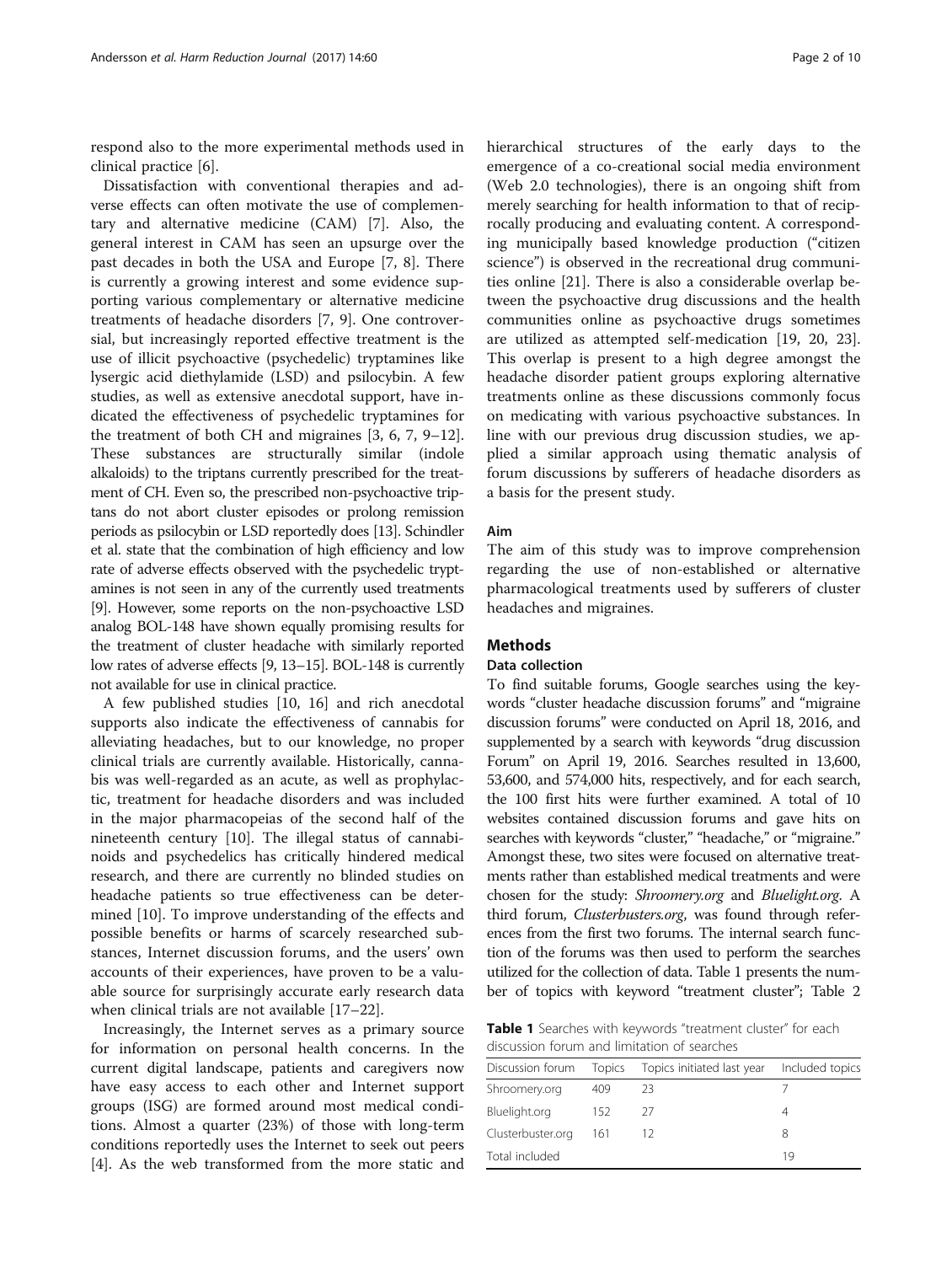<span id="page-2-0"></span>Table 2 Searches with keywords "treatment migraines" for each discussion forum and the number of topics included in the analysis after limitation

| Discussion forum  | <b>Topics</b> | Topics initiated last year | Included topics  |
|-------------------|---------------|----------------------------|------------------|
| Shroomery.org     | 317           | 13                         | 4 (3 duplicates) |
| Bluelight.org     | 242           | 42                         | 8 (3 duplicates) |
| Clusterbuster.org | 87            |                            |                  |
| Total included    |               |                            | 13               |

entails topics from keyword "treatment migraine." To limit the data to a manageable size, the selection was restricted to topics initiated during the year prior to the search. We excluded any topics focusing on established medical treatments. Topics discussing possible triggers were included since some of the substances used for self-treatment also appeared to act as triggers for attacks potentially. In total, included topics were  $32(19 + 13)$ . The forum reports were all written in the English language, and no translation of data was conducted.

## Analysis

The collected reports were copied to a Word document (resulting in 56 pages of data), and the coding was performed manually. The analysis was carried out according to principles of thematic analysis and followed the different phases described by Braun and Clark [\[22\]](#page-9-0). In the first phase, the data was thoroughly read and re-read several times before initial coding. Next, the data were sorted into basic units of meaning. This step produced 411 coded elements (CE). Excerpts were created each time the underlying connotation of the text changed. The 411 CEs were further categorized into 63 categories by reviewing and analyzing characteristics and resemblances and by grouping related meanings together. Next, the level of abstraction was raised to differentiate present interrelationships within the 63 categories, generating six principal themes. Throughout the analysis, each theme was methodically revised and refined by continually returning to the original dataset for verification and support of the abstracted themes. The final themes and subsequent coding were then reviewed for consistency and audited individually by all authors. The themes and coding were also approved by two additional researchers experienced in thematic analysis.

## Results

The resulting six themes are presented below together with some illustrative quotations.

### A desperate need for effective treatments

This theme provides an insight into the difficulties that migraine and cluster headache sufferers experience and the typical incentives to use alternative therapies.

The pain caused primarily by CH but also some migraines was depicted as so immensely painful and disabling that sufferers were willing to "do anything" to alleviate them: "I have fractured multiple bones, and cluster pain is an order of magnitude worse." Suicidal thoughts and feeling were reported as a result of the intense suffering and desperation caused by CH and severe cases of migraines. CH was sometimes labeled "suicide headache," and this was something very relatable for many of the sufferers: "I came pretty close to ending my life over it."

It was not only during the acute attacks that these conditions were causing difficulties. The sheer worry of the next debilitating attack was linked to anxiety and stress disorders: "Lots of cluster-headache sufferers end up with PTSD." Also, sufferers of CH and severe migraines expressed how the disorder, as well as secondary diseases, complicated the routines of everyday life; everything from social contacts, work, and the ability to enjoy various activities was sometimes radically limited. Family and other relationships were potentially also heavily influenced: "Cluster headaches have broken up families, relationships, and marriages."

CH patients often perceived themselves to be misdiagnosed by health care and felt their condition were not adequately treated. The conventional medical treatments were often described as virtually ineffective for CH: "I have tried everything with no success, including ergot derivatives, opiates, anticonvulsants, NSAIDs and so on." Various opiate-based painkillers were commonly prescribed for CH sufferers but were predominantly reported as inadequate or even acting as potential triggers for attacks: "Opiates did nothing."/"Opiates may well even trigger attacks as I am sensitive to histamine as a trigger." Problems with addiction from the use of prescribed opiates further discouraged the use of opiate therapy: "I am 100 days sober off opiates for the first time in 5 years."

There were some reports where medical personnel (i.e., physicians, psychiatrists) had advised an alternative or illegal treatment when current treatments were not sufficient: "My psychiatrist suggested that psilocybincontaining mushrooms might help." A few reported prior use of illicit drugs, but those who never previously imagined taking an illegal drug, or do anything illegal, were also seeking alternative treatments from sheer desperation: "I cannot believe I have resorted to this, but nothing else works."

## The role of the forum—finding alternative treatments and community support

This theme describes how CH and migraine sufferers used the discussion forums to find and exchange information regarding the use of alternative treatments and how to acquire the various substances employed for this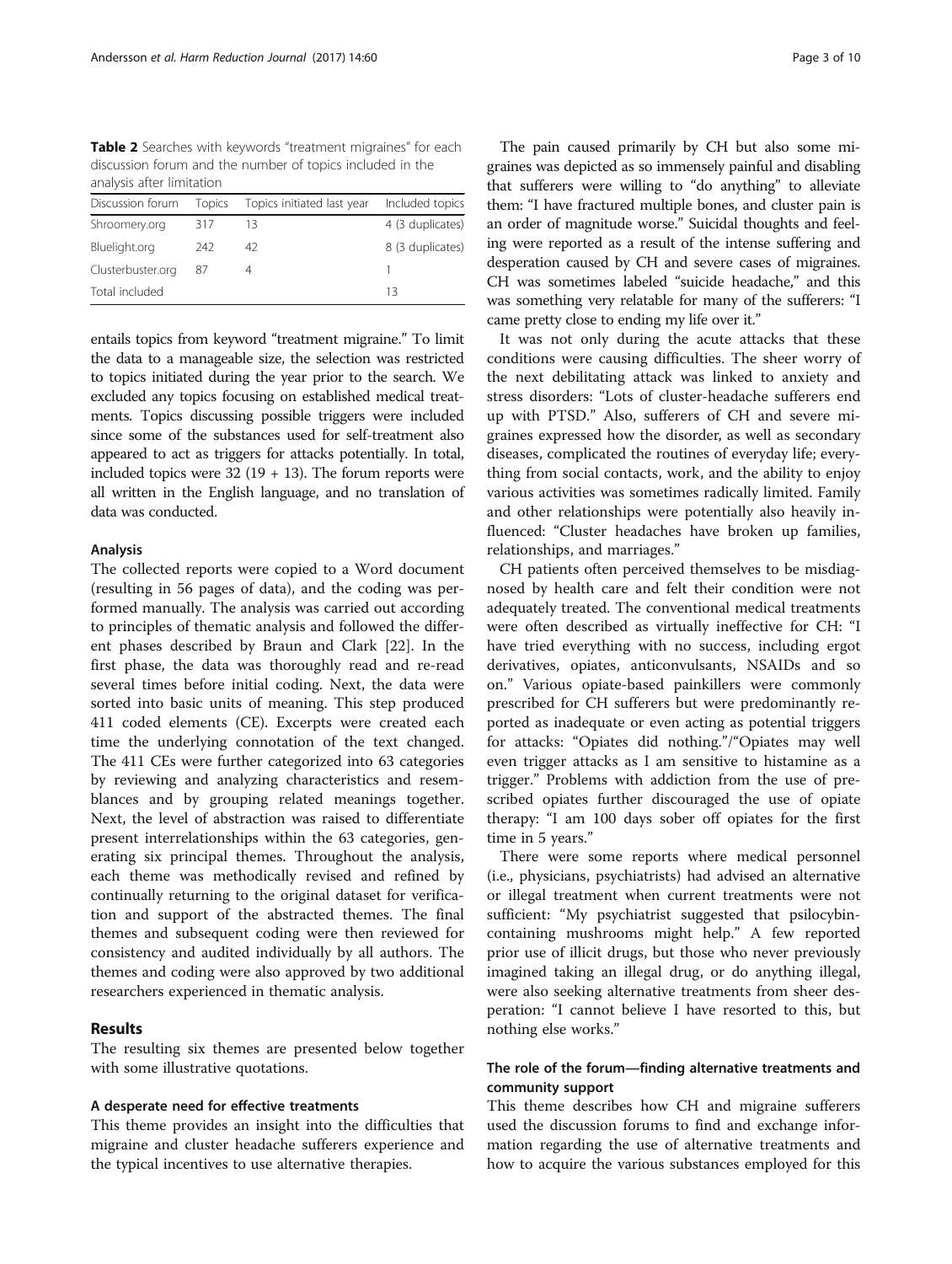purpose. Additionally, the forums were used as a platform to seek compassion, understanding, and fellowship: "One of the worst things that cluster sufferers go through is the feeling of being alone." The support shared via these forums appeared to be highly valuable for this vulnerable population: " When there is no hope to be found in professionals, online forums with people who have visited your private hell are sometimes all you have." Similarly, the discussion forums were used by relatives and dependents of CH and migraine sufferers for support and information regarding these conditions.

Numerous users reportedly found effective treatments via the guidance from peers on these forums: "With the advice of one of these specific forums, I found the miracle drug." The discussed substances often were fully illicit and could only be obtained from the black market or be selfproduced. Other substances, so-called novel psychoactive substances (NPS), are semi-legal and were typically acquired from publicly available online vendors (gray market): "Various mail order companies are serving chemicals like these to the public." Some of the online drug (NPS) vendors were recommended as somewhat knowledgeable of CH and substances used as potential treatment. A few fully legal substances were also considered.

Even when illegality was a factor, the availability of considered substances seemed relatively high. However, availability was also somewhat varying according to the legal situation in the respective country: "Being in Japan might add small challenges." Some discussions revolved around how to bypass the limitations of the legal status to obtain various illegal drugs. For instance, using online "darknet" vendors was discussed as a way to acquire illicit substances, otherwise hard to find. Several sufferers stressed the importance of changes to drug laws or to make exceptions for some substances and conditions: "I really wish I lived in a state with accessible medical marijuana policies." Another suggested route was to choose legal but equivalent or similar compounds.

Although the enthusiasm of those who experienced relief by various substances was apparent, the information exchange was often nuanced and focused on minimizing harm and to optimize the effectiveness of the selftreatments: "Synthetic tryptamines don't have the records of safe medicinal and spiritual use that mushrooms have, promoting them to a novice seems like a poor idea." Warnings concerning dangerous interactions with other drugs were issued. Especially a caution of combining prescribed antidepressants and serotonergic tryptamines was noted: "Be aware that the more serotonin agonists she is taking at increase the risk of developing serotonin syndrome."

## Alternative treatment substances

A summary of substances and treatment alternatives used for self-treatment of CH or migraines is presented below. Recommendations on how to avoid certain substances, foods, and other factors possibly triggering attacks are also included in this theme.

Overall, the forum discussions revolved around general descriptions on the use of psychedelic tryptamines (not always specified which particular substance) to cure or alleviate these disorders: "Using psychedelics to treat migraines."/"Treating cluster headaches with psychedelics."

Psilocybin, or psilocybin-containing mushrooms, was commonly utilized for both migraines and CH: "I used magic mushrooms to abort my chronic migraines."/"I am taking mushrooms for the treatment of cluster headaches." The incentives and approaches to using psilocybin varied amongst sufferers; some initially used psilocybin for purposes outside the treatment of CH or migraines but were also pleased to experience alleviating effects on these conditions. However, most users did not appear to prefer any psychoactive effects and were solely seeking a possible alleviation of their ailment: "A toned down version of a mushroom trip may be very desirable in many contexts."

LSD was a common and highly regarded substance for treating both CH and migraines in the reports: "LSD may be the most efficient of the psychedelic treatments." The data also described other LSD-related substances; 1P-LSD or AL-LAD was mentioned as potential alternatives to LSD. Seeds from four different varieties of flowers, containing the tryptamine D-lysergic acid amide (LSA), like Rivea corymbosa, Argyreia nervosa (Hawaiian Baby Woodrose), or Ipomoea tricolor (Morning Glory) were also commonly used and recommended as a (mostly) legal and more available alternative.

Other psychedelic tryptamines were also frequently discussed as potential treatment options. Attempted self-medication using  $N<sub>1</sub>N$ -dimethyltryptamine (DMT), as well as various novel synthetic tryptamines, was described in several reports: "I have been dosing my girlfriend with 4-ACO-MET or 4-ACO-DMT. It aborted pain level 10 migraine attacks in 30 minutes or less that usually leaves her screaming incapacitated with pain." Certain synthetic tryptamines were sometimes preferred over psilocybin (mushrooms) since the psychoactive effects were perceived as more manageable: "4-HO-MiPT and 4-HO-MET are said to be not as chaotic as shrooms".

There were also some discussions on using various combinations of substances and how to test different combinations until the best possible effects were achieved: "The list includes a variety of "exotic" tryptamines but also many phenethylamines, particularly in the 2C- family." A few also mentioned using combinations of prescription medications and non-approved drugs. The recommended administration of prescribed medications was sometimes altered by, for example, grounding pills to a powder to use by nasal insufflation or to exceed the prescribed dosage.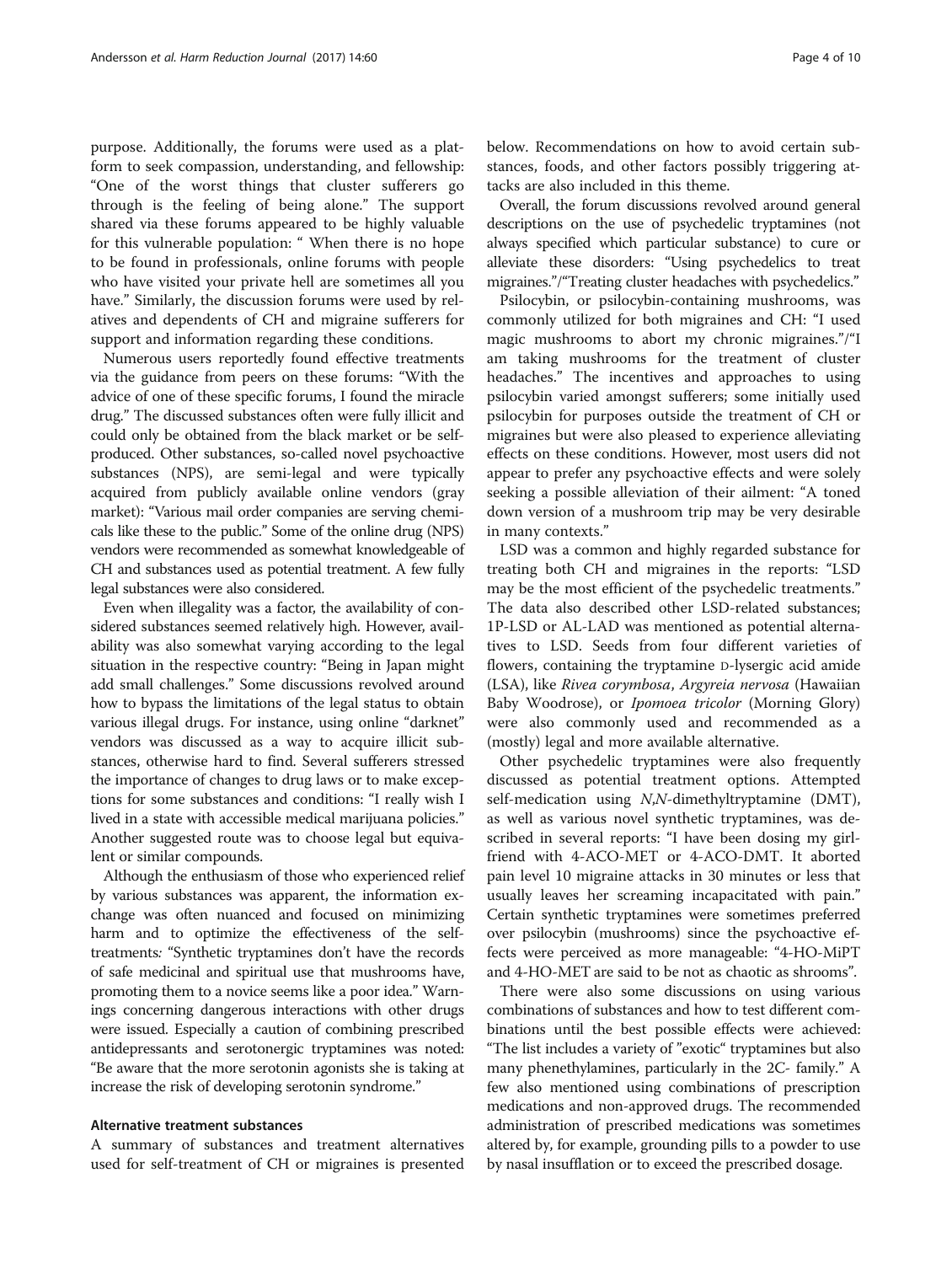<span id="page-4-0"></span>Cannabis was commonly discussed for its potential to alleviate symptoms or lessen the frequency of migraine attacks. Some had used cannabis for unrelated purposes but experienced additional benefits on the headaches.

Other substances, briefly mentioned as potential treatment alternatives, were melatonin, opium, ketamine, cocaine, lidocaine, and MDMA. Also, caffeinated energy drinks (or taurine that is present in most energy drinks) were mentioned: "Energy Drinks - Slam one right when you feel the attack coming on." Vitamins and supplements were sometimes recommended but were not discussed extensively: "I am getting incredible results from being on the D3 regimen". Other lifestyle factors like exercise, nutrients, and a healthy diet were also discussed and suggested: "Lots and lots of plant foods like broccoli or carrots and spinach."

Discussions on preventing episodes of CH and migraines by avoiding certain "triggers" were present in the data. Alcohol, chocolate, fermented cheese, opiates, histamines, carbon oxide, carbon monoxide, sumatriptan, phenethylamines (2C− substances), sudden drops in blood pressure, and changes in weather were discussed amongst the suggested triggers to avoid: "Phenethylamines can trigger terrible migraines, especially 2C-series"/"Sumatriptan caused me to have 51 attacks in 7 days."

#### Dosage and regimens

Indicated dosages and discussions on dosing regimens are outlined in this theme. The timing and routes of administration were discussed for some substances. Principally, three different approaches or regimens for dosing were reviewed and recommended: the cyclic "busting" (or "clusterbuster") method, frequent "microdosing," or single and occasional "full" doses.

Generally, self-treatment was implemented according to one of the dosing regimens. Busting (or the "clusterbuster" method) is an administration regimen where psychedelic tryptamines are used in moderate to medium dosage and strategically timed with the regularly cyclic nature of CH episodes: "The use of psilocybin as a way to cure or manage cluster headaches, a.k.a. busting." The dosage interval can differ between individuals; one example was dosing every fifth day during a cluster cycle until the cycle is over. Preventive doses are often used preceding a cycle to prohibit the onset of episodes or to reduce the intensity and or frequency of attacks. Discussions regarding the administration regimen "busting" did not clarify exact dosages, but generally, half the amount of a mild recreational dose was suggested. Busting regimen discussions focused more on the importance of the timing and interval of dosage: "Many have found the terror fades along with the prevention of complete cycles via busting."

Microdosing was a related administration strategy frequently discussed and recommended. Microdosing is the practice of taking a sub-perceptual dose (an amount too small to produce typical "psychedelic" effects) of a substance: "The idea is to take enough to be effective against clusters without going on a significant trip." The substances used for microdosing and were most commonly psilocybin, LSD, as well as LSA seeds, and some synthetic psychedelic tryptamines. Microdosing was utilized to avoid significant psychoactive effects, to enable more frequent use, and to prevent adverse effects: "Research thus far seems to indicate that microdosing is not harmful or dangerous." Since apparent psychoactive effects did not hinder the daily routine, microdosing was sometimes preferred over the busting regimen: "I used the busting method for years but turned to microdosing, much easier to fit in."

When not using a particular dosing regimen, it was typical to employ higher but single or occasional doses. For some individuals, higher or "full doses" were reportedly necessary to promote therapeutic effects. However, a "step-up" approach was typically recommended, starting with a tiny dose and gradually increasing the dosage until preferred effects were achieved.

A benchmark for occasional single doses of psilocybin was around 1 g of dry Psilocybe cubensis but could vary between 0.25 g and as much as 3 g. An ideal dose for one individual could be far too much for another. The preferred dosage varied with the sensitivity of the user and the desired effects:" You might have to experiment with the dose a bit because what works for one person does not necessarily work for another." The potency of the material and particular type of mushrooms also called for different dosage: "Around one gram of dried Cubensis is regularly used for a dose." P. cubensis was the most common variety, but other species of mushrooms were also discussed: "With Psilocybe azurescens or Psilocybe cyanescens, 0,25 gram should be sufficient."

The data contained a few discussions on various routes for administrating psilocybin, some suggested sublingual administration (ground up mushrooms under the tongue), and others preferred to mix the mushrooms with water or juice for drinking.

A preferred dosage of LSD had an interval between as less as 5 μg and over 150 μg, depending on personal preferences and if used occasionally or more frequently following a dosing regimen. It was common to use LSD quite infrequently; a few times a year was not an unusual practice: "Doses about once a year, started on 50ug and the same night re-dosed 50ug" and " I think dosing 3-4 times a year will help me a lot".

The dosage of LSA seeds was not extensively discussed, but it was suggested that around 50 seeds were needed for a full preventative dose, although it appeared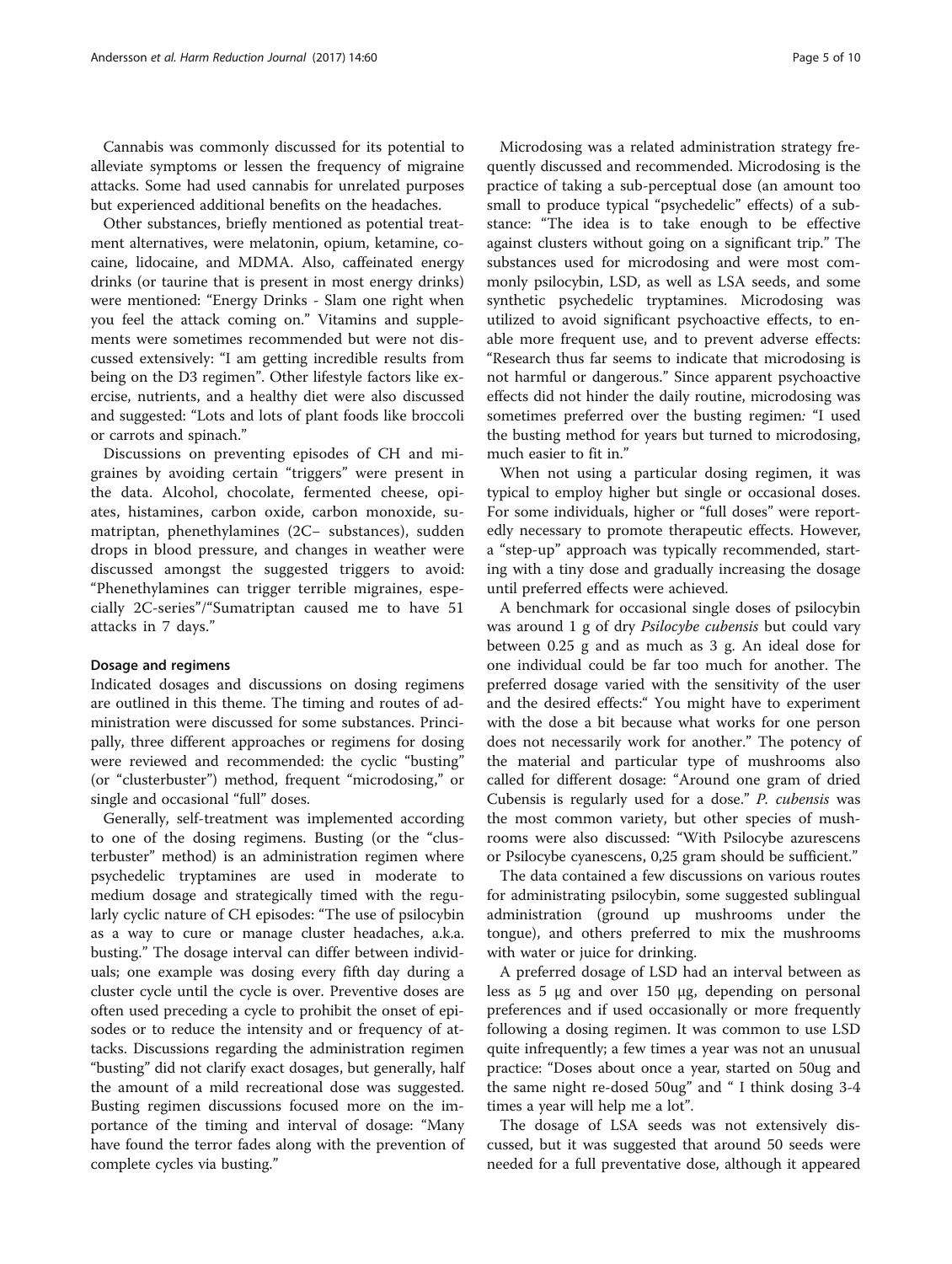more common to use less than 25 seeds and more frequently, following a dosing regimen. Mostly, the seeds were ingested whole, but occasional reports used various techniques to extract the active substances.

Exact dosages were mostly not defined regarding DMT, but usually a "full dose" was reportedly required for therapeutic effects on migraines or CH: "It would seem that a complete breakthrough hit is needed for a cure." Also, for DMT, it was suggested that singular or infrequent dosage could have potential long-term beneficial effects on headache disorders: "Even a single dose, or perhaps a couple, can be a lifelong benefit."

Other synthetic novel tryptamines like 4-AcO-DMT, 4HO-DMT, and 4-AcO-MET had suggested subpsychedelic therapeutic dosages around 2–3 mg and 5- MeO-DALT around 12–15 mg.

Any particular dosage or administration methods for cannabis were not discussed; however, it was proposed that higher doses could have a triggering, rather than alleviating, effect: "Increase in migraine/headache intensity always goes hand in hand with an increase in dosage." Also, the timing of cannabis use in relation to the attacks was discussed as a factor for successful treatment. Typically, it was recommended to use cannabis immediately when sensing the onset of an episode.

The few reports on lidocaine (Xylocaine) used doses around 25–30 mg in 5% solutions that were administrated through the nasal passage. One report suggested 500 mg taurine in a gel cap. Taurine was otherwise mostly used in energy drinks, and exact doses were not specified in the reports.

### Effects and treatment results

Effective treatment results, for both acute and prophylactic treatment, were reported for several of the substances concerned. (Adverse effects are discussed in the following theme.) Pre-eminently, the psychedelic tryptamines were described as remarkably effective and constituted a majority of the reports. For prophylactic treatment of CH, the psychedelic tryptamines were typically seen as the primary realistic option: "Only psychedelic treatments are shown to stop the recurrence of the cluster cycle."

Overall, LSD and psilocybin were reported as highly effective for both CH and migraines. Both substances were reportedly effective for prophylactic as well as acute treatment. However, according to several reports, LSD possibly exhibits even higher potential for treating CH. The therapeutic potential of vaporized or smoked DMT seemed a bit more uncertain or complex compared to LSD or psilocybin: "DMT often helps, but sometimes makes it worse." In one case, a full dose of DMT was effective and reportedly provided lasting prophylactic effects when all else (conventional medication, LSD, psilocybin, and so on) had failed: "For the first time in years, literally, I was not waking up with migraines anymore. Something happened in my brain that day."

LSA seeds were said to have similar, but possibly less, effects than LSD and psilocybin: "HBWR seeds are not as useful as mushrooms." The lack of results for some LSA users was sometimes accredited to the high variability in the potency of seeds, not always effective extraction techniques, and a tendency for under-dosing the seeds: "LSA was not actually working, I think I dosed too low, only used a few seeds at a time." Seeds from R. corymbosa were described as the most efficient LSA containing seed, tough, successful treatment results were reported from other varieties as well: "I started to bust RC seeds and.....miracle. I can say that a total of 2 months of clusters in 5 years is an incredible success".

Although not as prevalent as LSD or psilocybin, several other synthetic psychedelic tryptamines were discussed and reported as effective treatment alternatives: "I have had great success with acute treating of CHattacks with 4-HO-MET, 4-AcO-DMT, 4-HO-MiPT, and 5-MeO-MiPT". The LSD-analog AL-LAD had one report where it was effective for acute migraine treatment.

Microdosing was commonly reported as an effective treatment strategy, not only using psilocybin and LSD but also other psychedelic tryptamines like 4-ACO-DMT and 4HO-DMT. Microdosing appeared to be used for prophylactic effects primarily. Microdosing was reportedly a successful approach for most sufferers, but a few seemed to need fuller doses to have sufficient effects: "My partner could get away with taking subhallucinogenic doses to treat her cluster headaches, whereas I need a hallucinogenic dose to abort a migraine, which is unfortunate."

The "busting" dosing regimen appeared to be an effective strategy for many sufferers: "Thank gosh busting preventatives are working." Those using the "busting method" reported both acute and preventive treatment results, although it was described as crucial to follow a cyclic dosage scheme to obtain long-term results. Relapses were reported when the dosing regimen was not followed consistently: "Mostly pain-free, except for when I did not take my proper preventative dose." The busting method was reportedly effective with LSD, psilocybin mushrooms, and various kinds of LSA containing seeds.

There were occasional reports where sufferers did not find relief or any beneficial effects from psychedelics at all. However, in these few cases, there was typically an uncertainty about dose or the potency of the material, and they were often based on single or a few treatment sessions: "I attempted to stop a cluster with what I thought would be an active (and my only) dose of mushrooms."

The effects of self-treatment with cannabis appeared more contradictory and complex than other substances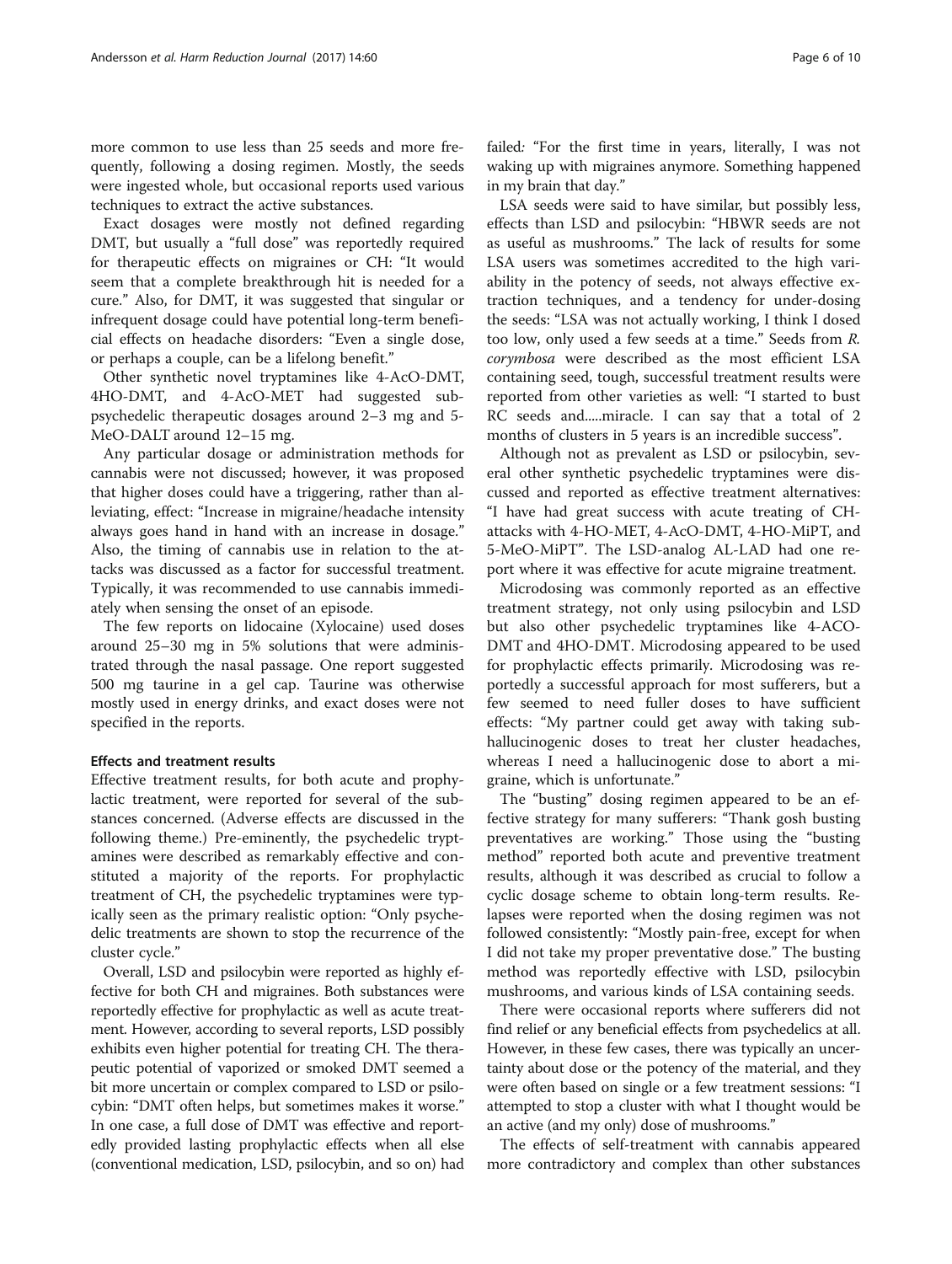discussed. While some described expedient relief from the use of cannabis, others reported no benefits and some even found that cannabis could potentially trigger or intensify attacks (see the "Adverse effects" section). "I found out marijuana is awesome for migraines"/"It has done nothing." Prophylactic long-term effects of regular cannabis use on migraines (not CH) with a lessening in the frequency of attacks were reported: "The weed actually does 100% keeps the tension migraines away for 2-3 months". Facilitating sleeping during attacks and managing pain were other reported uses for cannabis. Also, it was described how the effects of cannabis served as a distractor from pain and other unpleasant sensations: "Weed helps me to sleep"/"Even when it does not cure the pain, it significantly lessens my care factor about it."

One report described how cocaine could sometimes be used to stop ongoing CH attacks but did nothing to cure or reduce the frequency of episodes. Caffeinated energy drinks with taurine could also alleviate immediate symptoms: "Regarding Redbull, yes it works." Melatonin was also occasionally discussed, but no alleviation of pain, or improvement of the conditions, was reported: "Melatonin did nothing for me."

## Adverse effects

No severe adverse effects were reported, but there were some accounts of discomfort and temporarily increased symptoms and also some possible cases of remaining anxiety.

When using psilocybin, LSD, or DMT as an acute treatment, it was sometimes said to intensify pain and other symptoms initially, before any mitigating or preventative effects on CH or migraines were noticed: "I thought that the mushrooms hadn't helped and I was back to where I started. But I haven't had a headache since that night." Psilocybin use was occasionally reported to cause anxiety or panic attacks. On the other hand, these adverse effects were also described as manageable by a more infrequent dosage interval by some of the same users: "I found that if I didn't take shrooms more than once a month, I didn't get anxiety."

There were a few discussions on how treating migraines with LSD could increase the risk of developing sensory disturbances (hallucinogen-persisting perception disorder (HPPD)), especially for the sufferers of migraines with aura: "Seems people who have migraines with aura have a higher degree of HPPD after taking LSD." However, no actual personal reports describing HPPD were present in the data.

A few reported increased perspirations and problems with focus and unexpected emotional experiences from microdosing with LSD or psilocybin, a: "I got the sweating too." However, those experiencing this kind of perspiration were not sure if the sweating was accurately seen as an adverse effect. Since microdosing was often seen to produce beneficial effects like elevated mood, increased productivity, and an overall feeling of improved health, it was speculated that increased perspiration might be a part of some beneficial bodily process: "I am unsure whether the sweating was part of healing or just a quirky side effect." The reports on the use of LSA containing seeds mentioned slight nausea but no other side effects.

For a few, cannabis appeared to trigger attacks potentially: "I get migraines/headaches almost every time I smoke." Discussions on timing, dosage (see the "[Dosage](#page-4-0) [and regimens](#page-4-0)" section), frequency, and method of administration and especially the strain (the type of cannabis) or the quality of the product were actualized concerning eventual adverse effects or lack of benefits from cannabis use. "Ditchweed gives me migraines"// "The buds were not cured properly....they are too green."

## **Discussion**

Our qualitative inquiry complements previous studies and illustrates the complex situation of treatmentresistant patients with headache disorders and how selftreatment is conducted. The result provides an insight into why, how, and by which substances and methods sufferers seek relief from CH and migraines. Furthermore, the result gives an appraisal of the potential effectiveness of commonly used substances and treatment strategies, as well as possible adverse effects. The central incentives to seek alternative treatments were described as deep feelings of dejection and despair from trying all available treatment methods from healthcare to little or no success. Also, the result shows how discussion forums are used to find community, support, and understanding in desperate and vulnerable circumstances. A reciprocal accumulation and evaluation of knowledge in this domain through the formation of Internet support groups and the promotion of harm reduction perspectives is also further highlighted through the present study.

Self-treatment with psychedelic tryptamines, primarily LSD and psilocybin, was reported to provide a significant lessening of the frequency and intensity of attacks in many cases of both CH and migraines. A full remission was also prevalently reported for both disorders. However, sufferers typically continued to use a psychedelic substance a few times a year to maintain their condition at a minimum. The findings largely confirm previous research [\[3](#page-8-0), [6](#page-8-0), [7, 9](#page-8-0)–[12](#page-9-0)] indicating that psychedelic tryptamines appear effective for treatment of both CH and migraines, also in otherwise treatmentresistant patients.

The few individuals reporting no therapeutic effects from psychedelic tryptamines at all had typically only used these substances once or very few times. Therefore,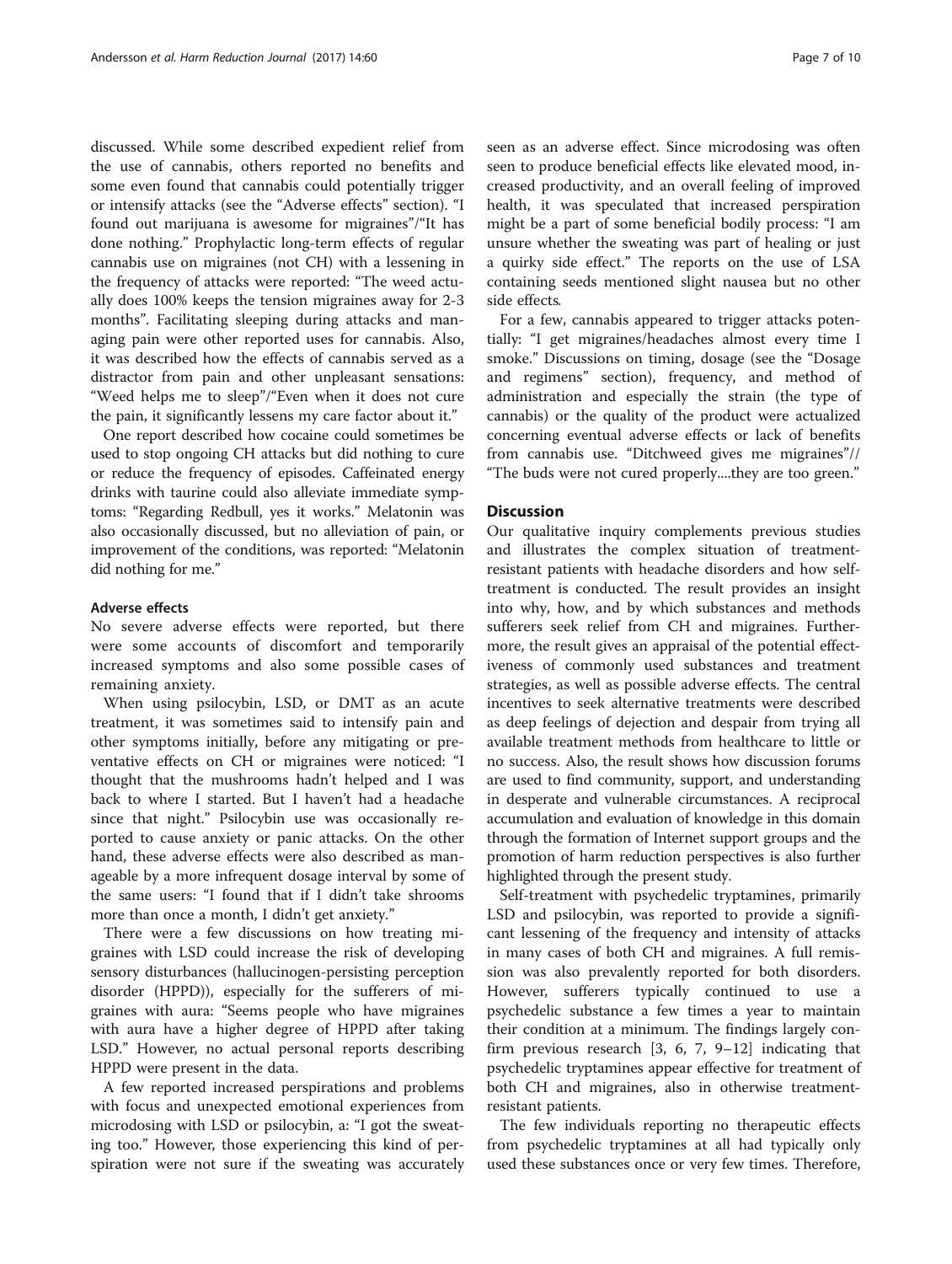several possible reasons for the lack of beneficial results were discussed on the forum, for example the timing or route of ingestion, dosage, and the potency of the material.

Self-treatment with cannabis was also commonly discussed, but treatment results were highly varying. While some reported acute relief or prophylactic benefits of cannabis use, others experienced a worsening of symptoms or even triggering of episodes. The differing results from using cannabis were discussed on the forums in relation to timing, frequency, and method of administration, dosage, and in particular the strain (type) of cannabis or the quality of the product. Since herbal cannabis consists of many different cannabinoids and other compounds, there might be active substances present potentially helpful for treating these conditions and other compounds exhibiting opposing effects.

Many other types of psychoactive substances, as well as supplements, vitamins, and herbal remedies, were discussed as potential remedies. However, all these were scarcely considered or only used in combination with other measures. Therefore, the effectiveness of these substances and supplements cannot be further addressed in the present study.

Treatment attempts were typically systematic rather than random, often following a particular dosing regimen. Principally, three different approaches or regimens for dosing psychedelic tryptamines were reviewed and recommended: (1) the cyclic "busting" (or "clusterbuster") method, (2) frequent "microdosing," or (3) single and occasional "full" doses. Microdosing was sometimes preferred (over "busting" or regular "full" doses) as it did not interfere too much with daily responsibilities and some also described additional beneficial effects like increased optimism, creativity, and awareness of self: "Microdosing alleviated my depression." Some individuals reported insufficient therapeutic effects from using smaller more frequent doses but described how higher doses, with full psychedelic effects, had significant prophylactic effects for both CH and migraines. However, this population typically did not appear to have any interest in psychoactive effects, which were rather avoided by using sub-psychoactive doses or tolerated by those who acquired higher doses to achieve treatment results. Also, sufferers appeared to rather reluctantly use illegal substances out of sheer desperation and discussed how changes in drug laws or access to certain substances for certain conditions would be highly preferable.

Despite apparent dissatisfaction with established medicine and public policy, the forum discourse entailed scientific references and information from experts and medical practitioners as an addition to sharing personal experiences and reflections. Localized harm reduction perspectives, relevant to the specific type of drug board, have been identified as a key theme in drug-related forum discussions [\[20, 21, 23](#page-9-0), [24\]](#page-9-0), and this character of content was further observed in the present study. The participant's personal needs for useful and objectively accurate information appeared to contribute to a collective process that produces relatively high-quality information focused on minimizing harm and to optimize the potential effectiveness of treatment attempts.

A prominent feature of the discussions was the heartfelt reports on the immense suffering and helplessness of CH sufferers who experienced frequent and debilitating pain and found little or no relief using available methods from healthcare. Several reports of misdiagnosis and how this motivated the sufferers to look elsewhere for information and possible relief were present in the data. The following quotation is a good representation of the point of view expressed by the many sufferers and the rationale of using these substances as a last resort: "Cluster headaches are so severe that doctor's implicit prognosis is suicide or opiate addiction. One dose of LSD can treat this illness for up to a month. Ultimately, cluster headache sufferers who treat their condition with LSD often experience full remission and don't have to use LSD again. So here we have a remedy that can treat this condition better than any other treatment and can potentially CURE cluster headaches! Yet, we let these patients commit suicide or get dependent on opiates for the rest of their lives".

The intense and desperate situation expressed by many of the CH sufferers should be noted and taken most seriously as the desolation could sometimes lead to suicide or other harmful measures. It was observed in the present study how this desperation sometimes spurred risky behavior when obtaining and testing various treatment alternatives and how unregulated Internet vendors were used to obtain unknown and possibly harmful substances (NPS). NPS tryptamines like alpha-methyltryptamine (AMT) have caused poisonings with fatal outcome [[25](#page-9-0)]. Several reports in the present study indicated that new and unknown substances (NPS) were used when LSD was hard to obtain. LSD and psilocybin are, when in pharmacological quality, not toxic, and deaths from the direct effects of LSD are unknown. However, when obtaining illicit substances like LSD, the risk of acquiring a mislabeled, adulterated, or impure substance is naturally present. In the present study, no severe adverse effects were noticed from attempted self-medication with these substances, but the long-term effects of such use are not known.

The role of hallucinogenesis (i.e., psychoactive/psychedelic effects) for the therapeutic potential of these substances has previously been addressed by researchers [[3](#page-8-0), [9\]](#page-8-0) but is not yet fully explained. For example, the non-hallucinogenic ergot derivative, methysergide, was reported to be mostly ineffective for treatment of CH in the present study, and previous studies have indicated similar results [[9\]](#page-8-0). On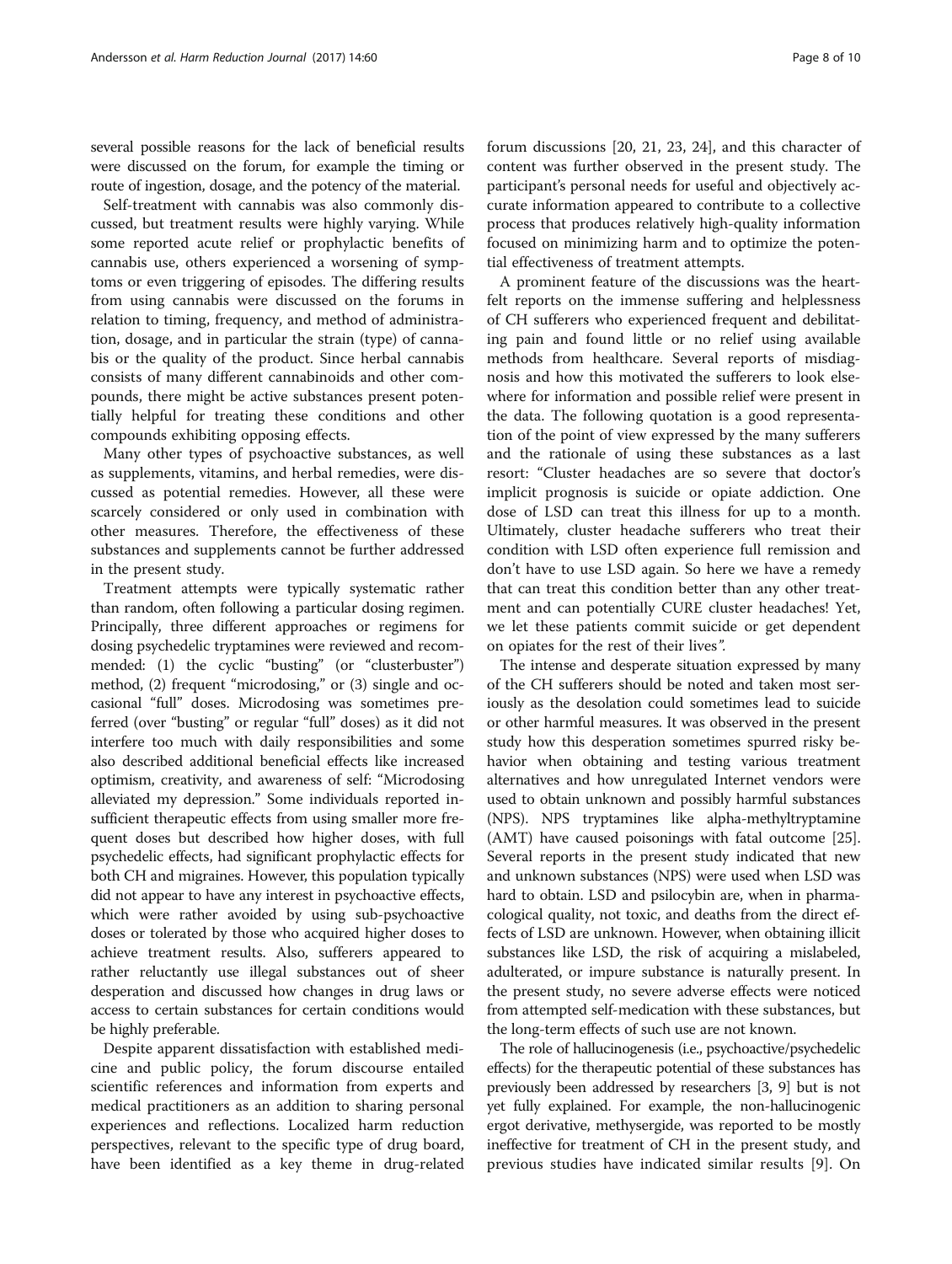<span id="page-8-0"></span>the other hand, the non-psychoactive ergot derivative BOL-148 was found to be equally effective as the psychoactive counterparts in some studies [9, [15](#page-9-0)]. Also, the psychedelic tryptamines were often reportedly effective at sub-psychoactive doses, both in the present study and previous studies. The aforementioned would suggest that hallucinogenesis is not needed for therapeutic effects on CH. No self-therapeutic use of BOL-148 was reported in the present study, most likely because of the unavailability of this substance.

## Limitations

The sample being self-selected and non-randomized may contribute to some bias, and the accuracy of individual reports cannot be guaranteed. However, the described effectiveness of psychedelic tryptamines does not appear to be based on selective reporting or drug romanticism. If skewed reporting was the culprit for the results, we suggest that the same would be presented for the uses of cannabis where the treatment results were reported as highly varying. Information on dosage was sometimes ill-defined or missing. Also, the purity or concentration of ingested materials is unknown. Therefore, the connection between dosage and effects could not be further elucidated in the present study.

The beneficial treatment results frequently appeared for both CH and migraines, but the nature of the data and methodology of the present study do not allow us to make any precise differentiations on the treatment response between the two disorders. Also, in several cases, sufferers reported being afflicted by several types of headaches, which further complicates any such conclusions: "I suffer from 3 different ones; tension migraines, TMJ migraines, and the wonderful cluster headaches."

### Conclusions

Self-treatment of headache disorders is discussed in support groups online. Largely, this interest focuses on the use of the currently illegal psychoactive tryptamines, mainly psilocybin, LSD, and related substances. Often, this pursuit is driven by desperation, and these substances are considered a last resort. It was reported how several of the substances used can serve as potential treatments for migraine and CH. However, this population exposes themselves to risk by self-experimenting with illegal or sometimes new and unknown psychoactive substances. Given the vulnerability of this population, their situation is important to note and to consider seriously. This study also highlights the importance of the reciprocal knowledge production process and harm reduction content emerging from interactive drug forum discussions. More scientific studies are needed to develop safe and effective drugs. To minimize harm and to cater to the needs of this patient group changes or exceptions in legislation and other ethical considerations can be a required measure.

#### Abbreviations

CAM: Complementary and alternative medicine; CE: Coded elements; CH: Cluster headache; DMT: N,N-dimethyltryptamine; HBWR: Hawaiian Baby Woodrose (LSA seeds); HPPD: Hallucinogen-persisting perception disorder; ISG: Internet support groups; LSA: D-lysergic acid amide; LSD: Lysergic acid diethylamide; MDMA: 3,4-Methylenedioxymethamphetamine; NPS: Novel psychoactive substances; PTSD: Post-traumatic stress disorder; RC: Rivea corymbosa (LSA seeds)

#### Acknowledgements

Not applicable.

#### Funding

Grants were provided from Karlstad University.

#### Availability of data and materials

For ethical reasons, the dataset will only be submitted upon individual requests.

#### Authors' contributions

AK designed the study and supervised and directed the process. MP gathered the data, performed the initial coding of the data and provided a draft for the manuscript. MA refined the analysis, reviewed the literature, and is the main writer of the manuscript. All authors contributed to and approved the final manuscript.

#### Ethics approval and consent to participate

Data for the present study were collected from publicly available Internet forum with anonymous participants and considered in compliance with the ethical guidelines and recommendations by SACHRP [\[26](#page-9-0)]. User aliases have been excluded to ensure the anonymity of individuals. Also, quotations were slightly altered to prevent tracking. The present study is considered an observational study where retrospective information was analyzed. No direct interaction or attempted contacts were initiated.

#### Competing interests

The authors declare that they have no competing interests.

#### Publisher's Note

Springer Nature remains neutral with regard to jurisdictional claims in published maps and institutional affiliations.

## Received: 4 July 2017 Accepted: 28 August 2017 Published online: 05 September 2017

#### References

- 1. Schuster NM, Vollbracht S, Rapoport A. Emerging treatments for the primary headache disorders. Neurol Sci. 2015;36:109–13.
- 2. Robbins MS, Starling AJ, Pringsheim TM, Becker WJ, Schwedt TJ. Treatment of cluster headache: the American headache society evidence-based guidelines. Headache. 2016;56:1093–106.
- 3. Lambru G, Matharu M. Serotonergic agents in the management of cluster headache. Curr Pain Headache Rep. 2011;15:108–17.
- 4. Gooriah R, Buture A, Ahmed F. Evidence-based treatments for cluster headache. Ther Clin Risk Manag. 2015;11:1687–96.
- 5. Schuh-Hofer S, Israel H, Neeb L, Reuter U, Arnold G. The use of gabapentin in chronic cluster headache patients refractory to first-line therapy. Eur J Neurol. 2007;14:694–6.
- 6. Tepper SJ, Stillman MJ. Cluster headache: potential options for medically refractory patients (when all else fails). Headache. 2013;53:1183–90.
- 7. Sun-Edelstein C, Mauskop A. Alternative headache treatments: nutraceuticals, behavioral and physical treatments Headache Curr. 2011;51:697–705.
- 8. Barnes PM, Bloom B. Complementary and alternative medicine use among adults and children: United States, 2007. Natl Health Stat Rep. 2008;12:1–24.
- 9. Schindler EA, Gottschalk CH, Weil MJ, Shapiro RE, Wright DA, Sewell RA. Indoleamine hallucinogens in cluster headache: results of the Clusterbusters medication use survey. J Psychoactive Drugs Routledge. 2015;47:372–81.
- 10. McGeeney BE. Cannabinoids and hallucinogens for headache. Headache. 2013;53:447–58.
- 11. Govare A, Leroux E. Licit and illicit drug use in cluster headache. Curr Pain Headache Rep. 2014;413(5):18.